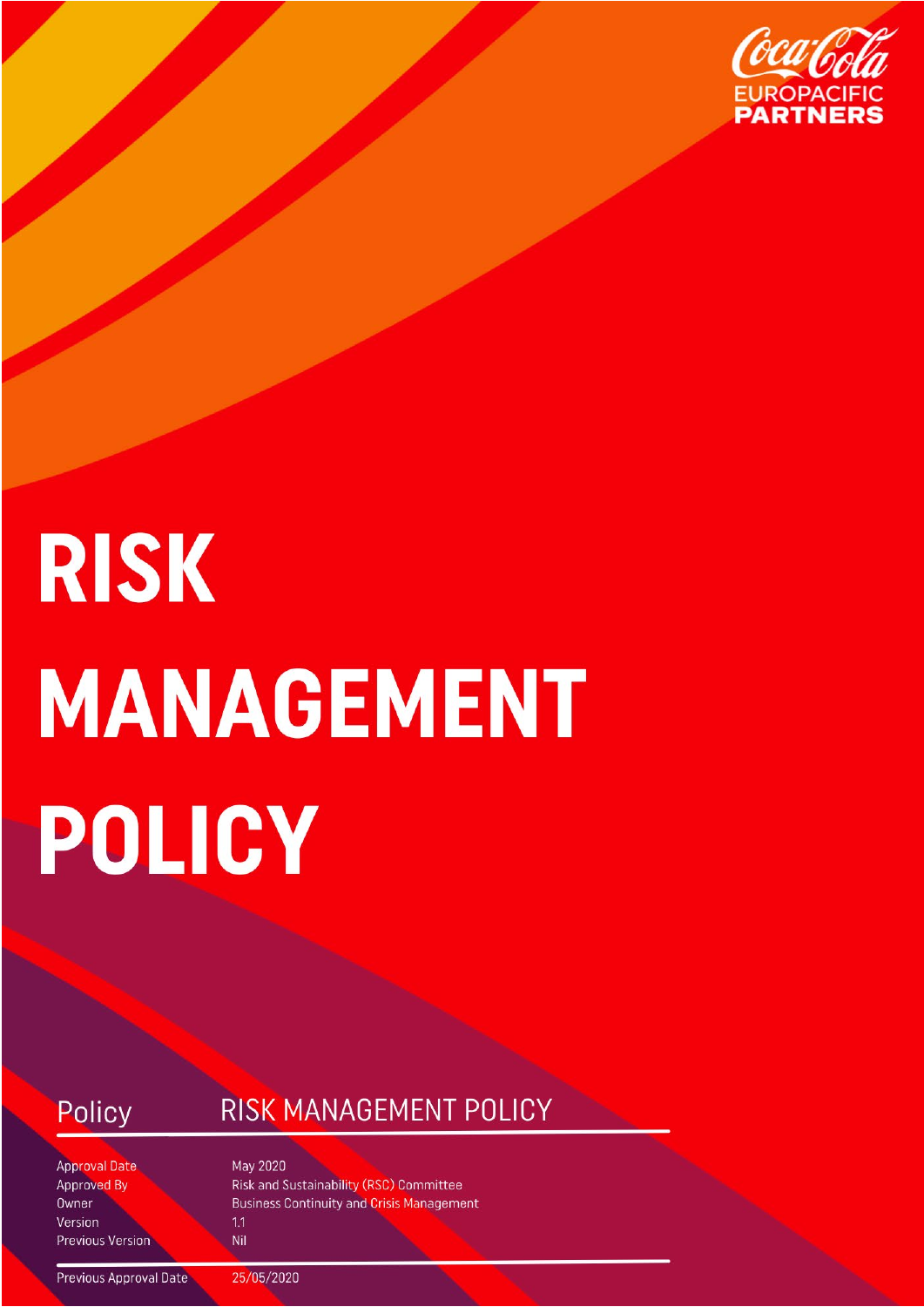

# **CONTENTS**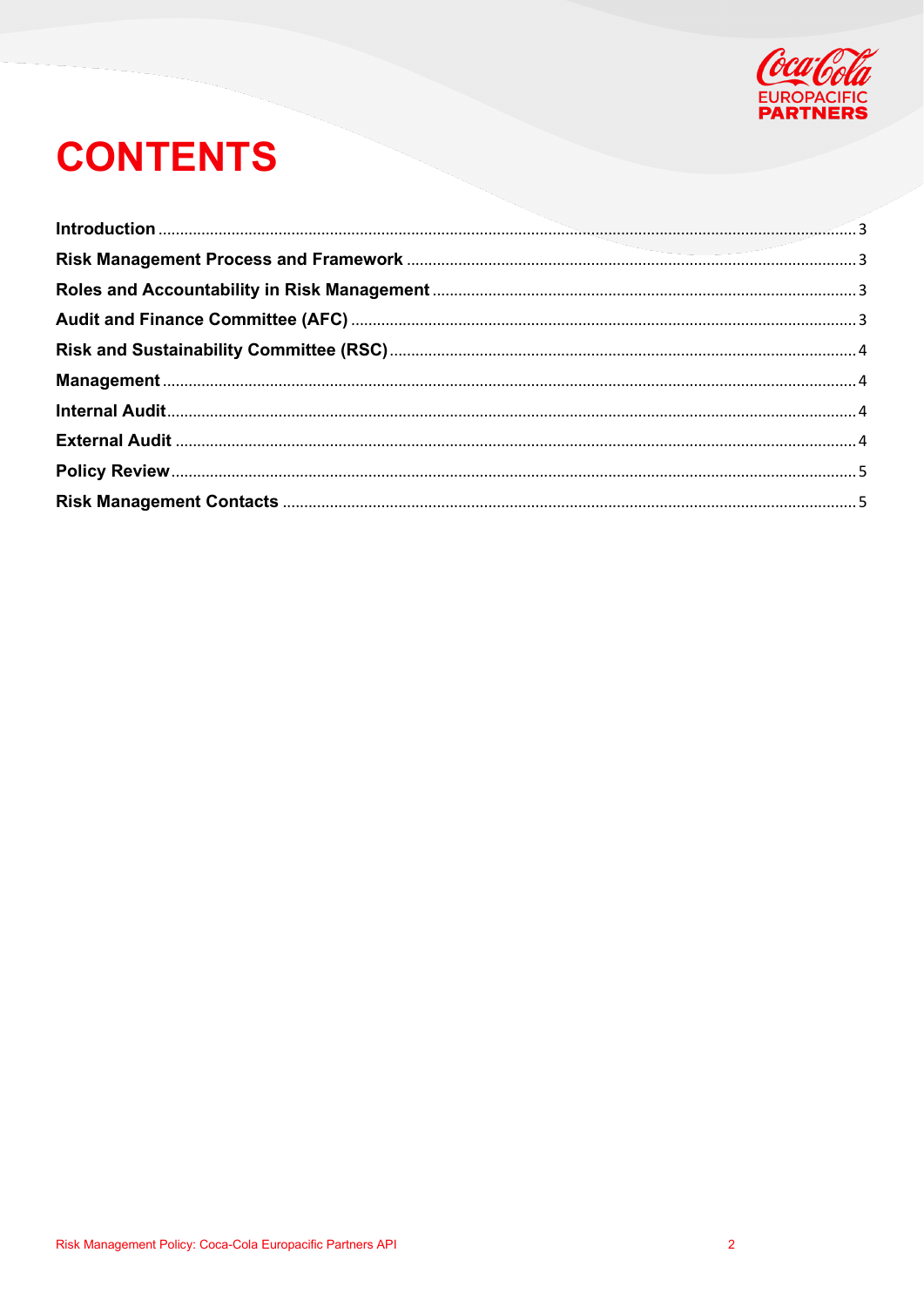

## <span id="page-2-0"></span>**Introduction**

The purpose of the Risk Management Policy is to formalise and communicate the Coca-Cola Europacific Partners API approach to the oversight and management of risk.

The Policy and Framework is intended to provide an effective response for the management of risk across Coca-Cola Europacific Partners API. It demonstrates our compliance with Principle 7 of the "*ASX Corporate Governance Council Principles and Recommendations (4th Edition)* and in doing so drives shareholder confidence in the Company.

Risk can represent both a threat and an opportunity for Coca-Cola Europacific Partners API and is a fundamental factor in the success or failure ofour business. Coca-Cola Europacific Partners API promotes a risk-aware corporate culture to support key decisions made in the business. Our employees can identify risk through integrated risk analysis and then manage these risks to enhance commercial opportunities or reduce threats to maintain and build competitive advantage.

<span id="page-2-1"></span>This policy covers all Coca-Cola Europacific Partners API Business Units.

#### **Risk Management Process and Framework**

The management of risk requires that a thorough analysis of risk be undertaken to support decision making at all levels of the business.

To support this requirement, risk analysis undertaken within every business unit will follow the principles set out in this document and the Coca-Cola Europacific Partners API Risk Management Framework and Guide. These have been based on the International Standard for Risk Management (AUS/NZS ISO 31000:2018).

Risks and the effectiveness of their management are reviewed and reported regularly to relevant management, the Audit and Finance Committee, the Risk and Sustainability Committee and the Board.

#### <span id="page-2-2"></span>**Roles and Accountability in Risk Management**

All Coca-Cola Europacific Partners APIl employees have a role to play in the management of risk and the following section outlines specific accountabilities.

#### <span id="page-2-3"></span>**Audit and Finance Committee (AFC)**

The purpose of the AFC is to oversee financial risk management and internal controls across Coca-Cola Europacific Partners API. Specifically, the AFC is responsible for:

- Financial Reporting: to ensure the balance, transparency and integrity of published financial information;
- Internal Controls: to confirm the effectiveness of Amatil's internal controls;

Risk Management Policy: Coca-Cola Europacific Partners API 3 • Internal Audit: to be satisfied with the effectiveness of the internal audit function and to approve the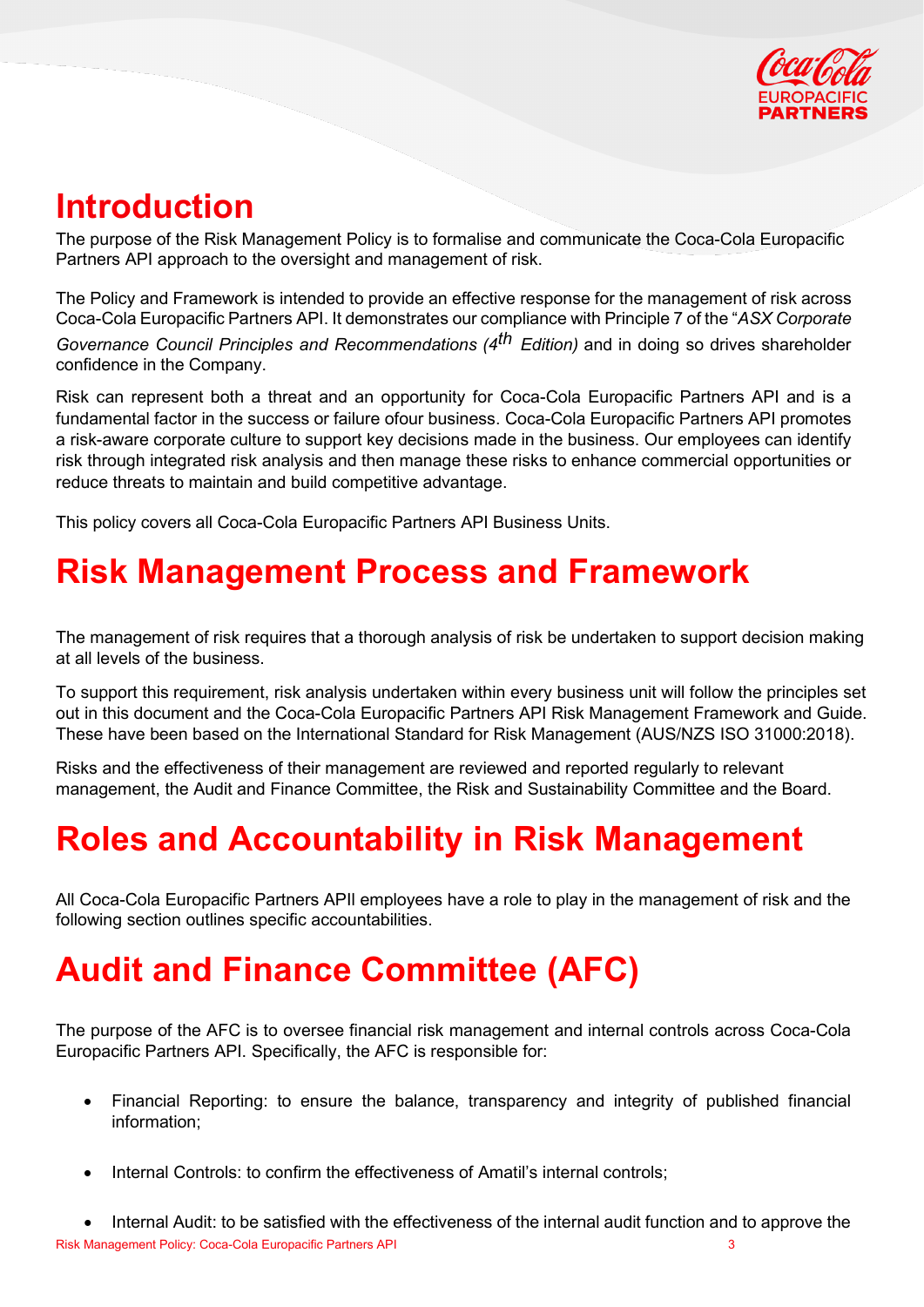appointment and assess the performance of the Internal Auditor;



- External Audit: to ensure an independent audit process, recommend the appointment to the Board and assess the performance of the External Auditor; and
- Compliance with laws, regulations and internal policies and industry standards with detailed oversight of financial risk.

# <span id="page-3-0"></span>**Risk and Sustainability Committee (RSC)**

The purpose of the RSC is to objectively assess the effectiveness of Coca-Cola Europacific Partners API's risk and compliance management framework. Specifically, the Committee is responsible for:

- Overseeing and assessing the effectiveness of Coca-Cola Europacific Partners API's risk management framework, and to make recommendations in respect of the development and embedding of the risk management framework and riskappetite to the Board
- Assist the Board with the monitoring and review of Amatil's risk culture
- Review, monitor and approve Amatil's sustainability strategy and provide advice to Management on associatedimplementation plans and other issues that may impact Amatil's sustainability
- Approve policies and initiatives that ensure best practice risk management, reflect stakeholder expectations

and influence Amatil's reputation as a responsible and sustainable organisation

#### <span id="page-3-1"></span>**Management**

Business Unit Managing Directors have the prime responsibility for the management of risk in their business unit. Thisincludes the identification of risks and actions that mitigate these risks while supporting the business to achieve its objectives. The Business Unit Managing Directors are supported in their risk management responsibilities by the central group functions of Risk Management, Internal Audit, Security and Fraud, Legal, Finance, Treasury, Insuranceand Tax.

The bi-annual Certification and Representation Letter reflects the primary risk responsibility of business unit management. The Certificate by Accountable Officers (CAO) certifies the effective operation of the risk managementand internal control systems within the business units and is given by Business Unit Managing Directors to the GroupManaging Director and Chief Financial Officer.

#### <span id="page-3-2"></span>**Internal Audit**

Internal Audit is responsible for reviewing the effectiveness of internal controls through an annual, riskbased assuranceprogram of key business process reviews and monitoring the rectification of any deficiencies identified.

#### <span id="page-3-3"></span>**External Audit**

External Audit is responsible for providing an opinion on the truth and fairness of the annual financial report. In doing so, they may assess the management of risk and key internal control systems.